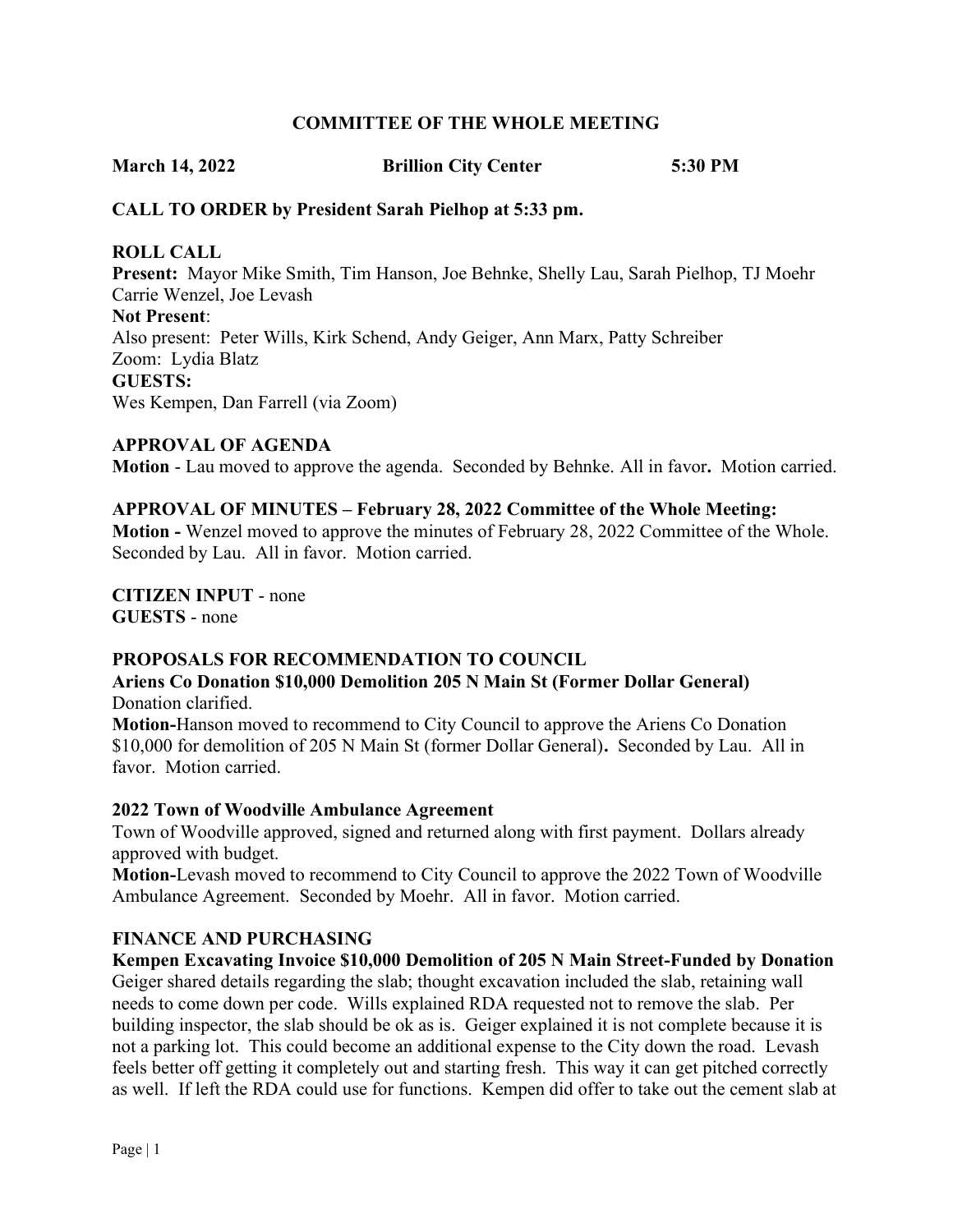his expense at a later date. Defined later date as withing a year or two at most. Take time to evaluate. Kempen will fill holes with gravel to level it off. If taking wall out the sidewalk connecting parking lots will come out along with.

Behnke requested leaving it in until we have time to evaluate.

Wenzel expressed the need to take the walls out per our code.

## PERSONNEL

#### Snowplow Hit parked Car incident March 7, 2022. Claim Filed

Pielhop explained this is for advisement. Drug test completed. Insurance claim has been filed.

#### Revised DPW Director Job Description

Wills explained the job description is included in the packet. Would like to see more engineering qualifications. Pielhop asked for a three-page description. Wenzel reviewed some areas that can be stated more concise. Pielhop questioned the engineering reviewing the Committee of the Whole agreement of not having engineering as a requirement. Levash expressed concern the current administrator should be taking on the Community Director position. Fels this is being pushed onto the DPW role more. The City cannot expect an engineer of all trades. The City needs the DPW director in the field more. Wenzel feels having secretaries for each committee will help with agenda prep. Lau does not feel Brillion is big enough to hire an engineer. Pielhop feels other job description examples are closer to our size and represent more of what we need for example City of New Holstein. Behnke agrees with the City of New Holstein's job description with some minor changes. Wenzel asked Geiger if he knew the New Holstein DPW director and if Geiger feels we can find someone similar? Geiger did explain the public works working hours start earlier in the winter months (for snow plowing needs) and later in the summer months (because of lawn mowing restrictions). Smith explained this is the job description the employee signs and not what is being posted on Indeed.

Wills did not post an end date for application acceptance. Would like to close when we receive a good pool of candidates. Pielhop asked to table the job description. Smith agreed it was ok to table until we have a candidate ready to hire.

#### DPW Director Hiring status update

Wills explained seven applications have been received. One interview already set up for later this week.

## Closed session per WSS 19.85(1)(c) for considering employment, promotion, compensation or performance evaluation data of any public employee over which the governmental body has jurisdiction or exercises responsibility.

#### Closed Session per W.S.S. 19.85 (1)(c) Former DPW Director, Andy Geiger Vacation Payout

Closed Session Motion: Wenzel moved to Convene in Closed Session at 6:02 pm. Closed Session per W.S.S. 19.85(1)(c) DPW Director, Andy Geiger vacation payout. Second by Lau. Motion carried.

Session Motion - Lau moved to reconvene in Open Session at 6:18 pm to take action if necessary and appropriate. Second by Behnke. Motion carried.